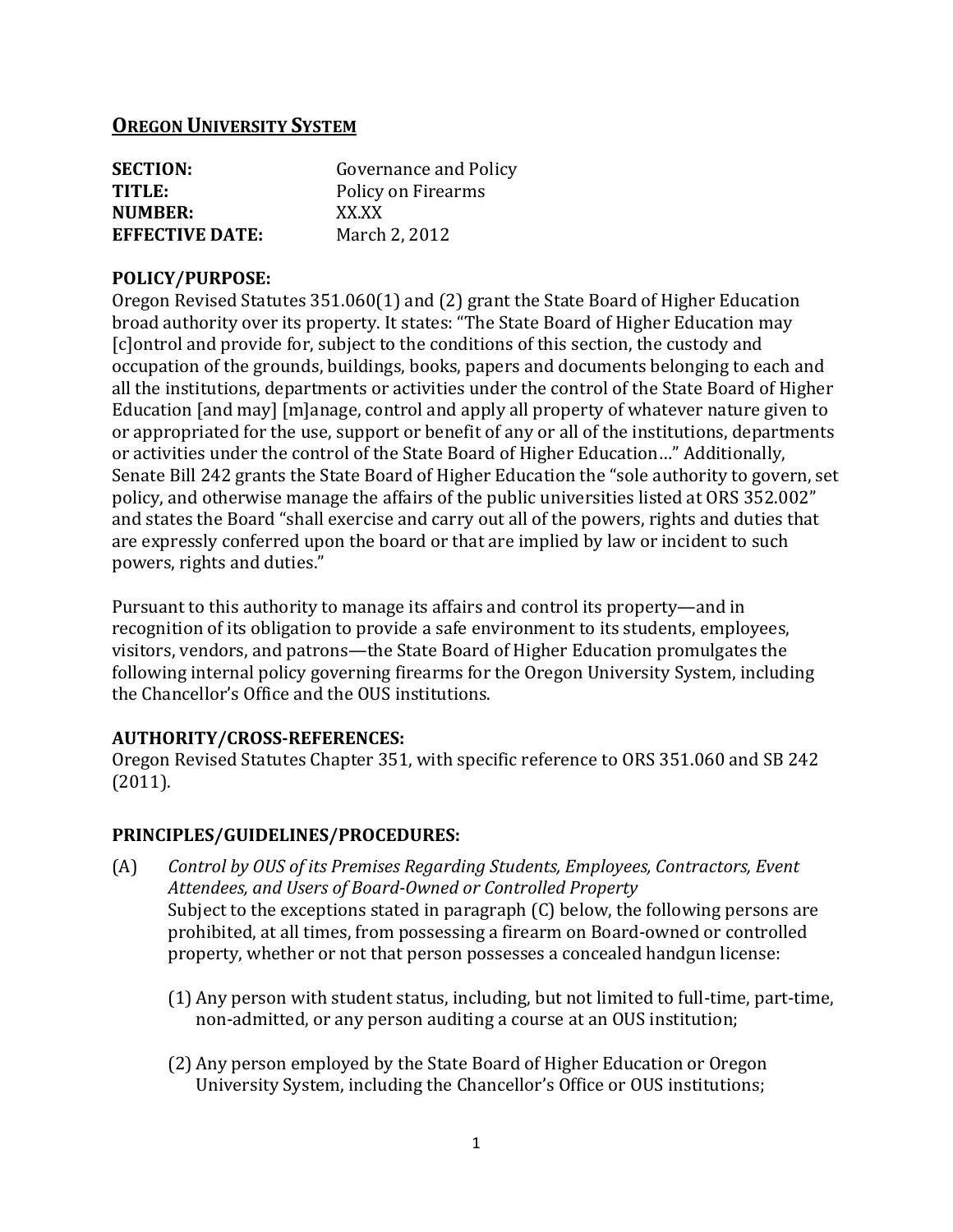- (3) Any person, whether individually or as an agent of an entity, with whom the Oregon University System, including the Chancellor's Office or an OUS institution, has a business relationship, including, but not limited to independent contractors or vendors under contract with the State Board of Higher Education or the Oregon University System, including the Chancellor's Office or an OUS institution. The Chancellor's Office or OUS institution, as appropriate, is encouraged to include a contractual clause identifying this obligation in all of its contracts, but this obligation is binding whether or not such a clause is included. Exceptions may be made when the possession of a firearm is required for the discharge of the duties under the contract or business relationship. Examples include, but are not limited to armored car service to ATM machines within the campus boundary;
- (4) Any person attending an event, including but not limited to athletic events, performances, lectures or speeches, which require a ticket for admission. Each OUS institution is encouraged to include a contractual clause identifying this obligation on all of its tickets, which function as licenses to attend an event on Board-owned or controlled property, but this OUS policy is effective regardless of the existence of such clauses; and
- (5) Any person leasing, renting, or reserving Board-owned or controlled property. Each OUS institution is encouraged to include a contractual clause identifying this obligation in all contracts with such persons, but this OUS policy is effective regardless of the existence of such clauses.

### (B) *Control by OUS of its Premises Regarding Others*

Subject to the exceptions stated in paragraph (C) below, no person may possess a firearm on or in the following places on Board-owned or controlled property, whether or not that person possesses a concealed handgun license:

- (1) OUS institution buildings or buildings owned or controlled by the Board; and
- (2) OUS sports or performance venues or sports or performance venues owned or controlled by the Board; and
- (3) OUS institution work places or work places owned or controlled by the Board.
- (C) *Exceptions*

The State Board of Higher Education authorizes the following exceptions to its Policy on Firearms:

(1) Possession by on-duty law enforcement officers licensed with the Oregon Department of Public Safety Standards and Training or equivalent state or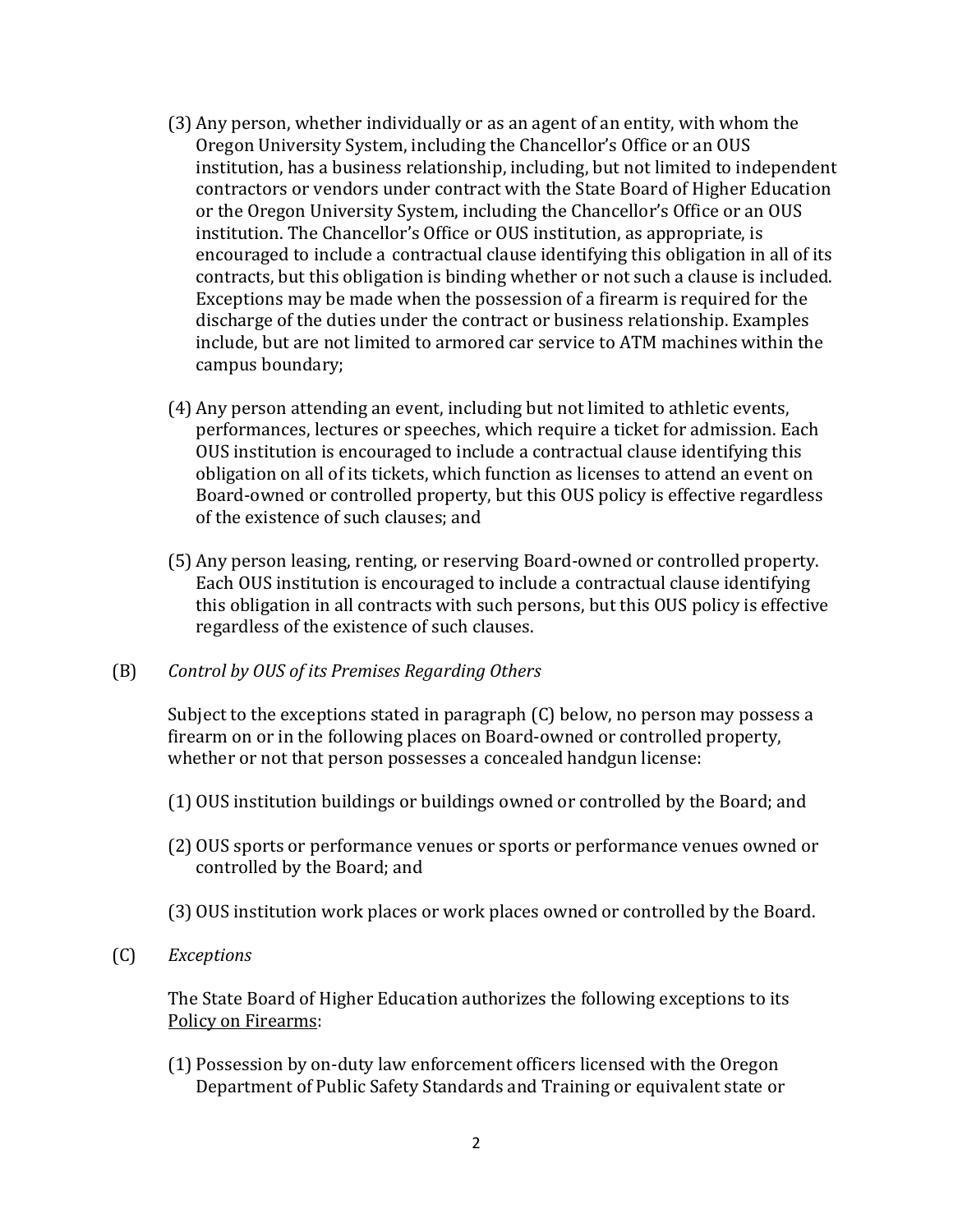federal authority authorized to license the possession of firearms by law enforcement officers;

- (2) Possession by any person participating in an institutionally-recognized or sanctioned U.S. military program, including, but not limited to Reserve Officer Training Corps (ROTC), provided that safety protocols established by such program for the possession and secure storage of firearms have been approved by such program and are followed;
- (3) Possession by residents within a family housing dwelling or any other living arrangement governed by Oregon landlord-tenant law. Residence halls and other living arrangements not governed by Oregon landlord-tenant law are expressly excluded from this exception. Possession of firearms by such residents outside the dwelling is subject to the restrictions of this policy; and
- (4) Possession by persons in compliance with any institution policy that provides for the transportation and/or safe and secure storage of unloaded firearms in order for a student or employee to have access to a firearm for hunting or target shooting, or
- $(5)$  for academic research, so long as the policy:
	- (a) minimizes the presence of the firearms on Board-owned or controlled property; and
	- (b) restricts the presence of firearms on Board-owned or controlled property in such cases to those instances in which the person wishing to possess the firearm on Board-owned or controlled property demonstrates a need, as reasonably required by the institution, to possess or transport the firearm on or across Board-owned or controlled property for such hunting or target shooting or academic research; and
	- (c) requires that such firearms be unloaded except in connection with an institution-sanctioned target-shooting event.
- (6) Possession by persons engaged in public safety or campus police training, where authorized.
- (7) The Chancellor or OUS president is authorized to make a temporary exception to this policy on the showing of good cause or necessity.
- (D) *Review*
	- (1) This Board policy will be reviewed from time-to-time, but no less than once a biennium, for amendment or revision.